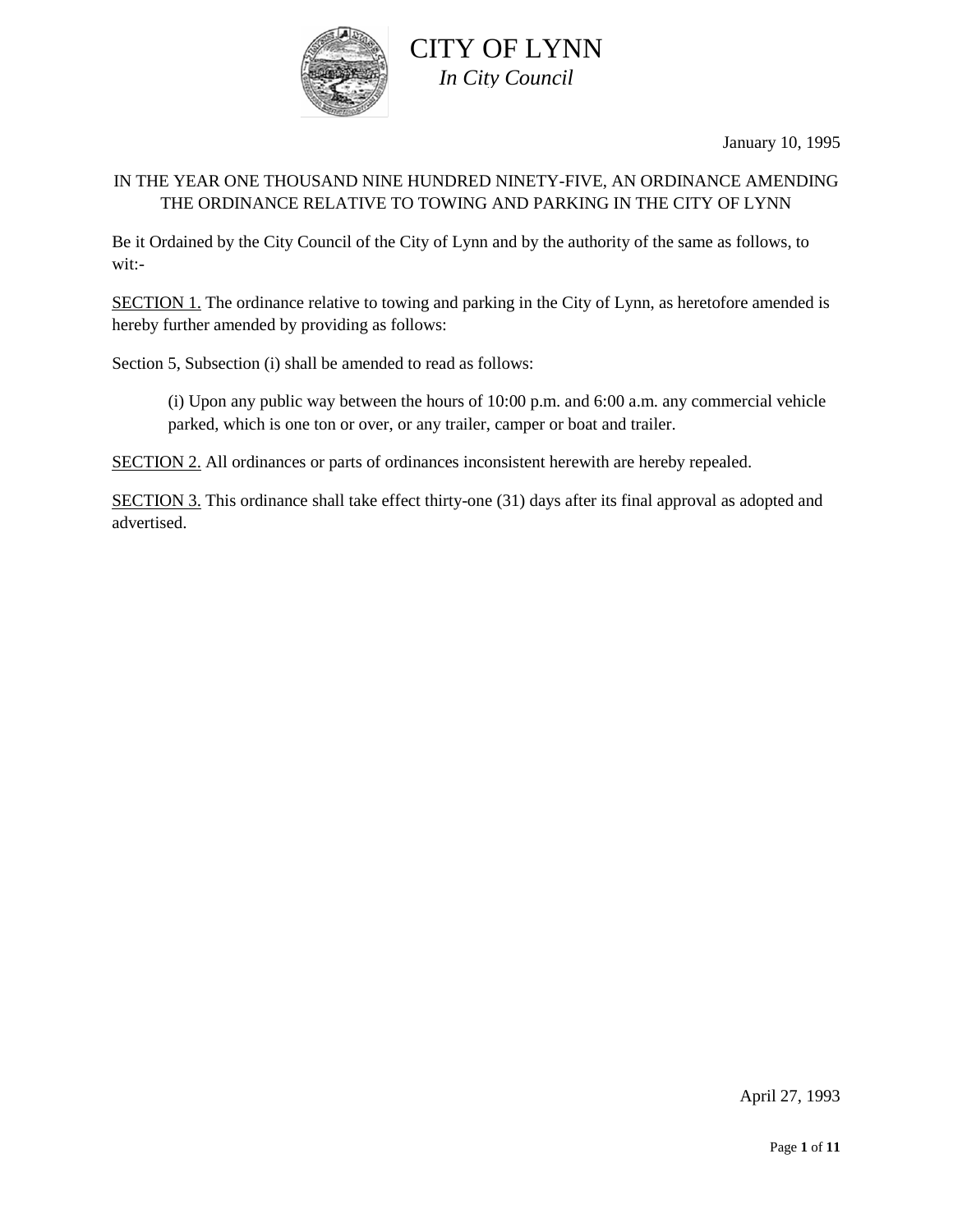

## IN THE YEAR ONE THOUSAND NINE HUNDRED NINETY-THREE AN ORDINANCE ESTABLISHING AN ADMINISTRATIVE FEE FOR TOWING IN THE CITY OF LYNN

Be it Ordained by the City Council of the City of Lynn and by the authority of the same as follows, to wit:-

SECTION 1. Any towing company that tows a motor vehicle, not abandoned, as a result of an order by any city official, agent or employee, shall pay the City of Lynn, an administrative fee of Fifteen (\$15.00) Dollars for each such vehicle towed. This fee will be added to the towing fees.

SECTION 2. A contract for the towing storage of motor vehicles shall be exempt from the requirements of competitive bidding pursuant to the provisions of G.L., Chapter 3 OB, Section l(b)(21) so long as that contract is entered into with one legal entity.

SECTION 3. All ordinances or parts of ordinances inconsistent herewith are hereby repealed.

SECTION 4. This ordinance shall take effect thirty-one (31) days after its final approval as adopted and advertised.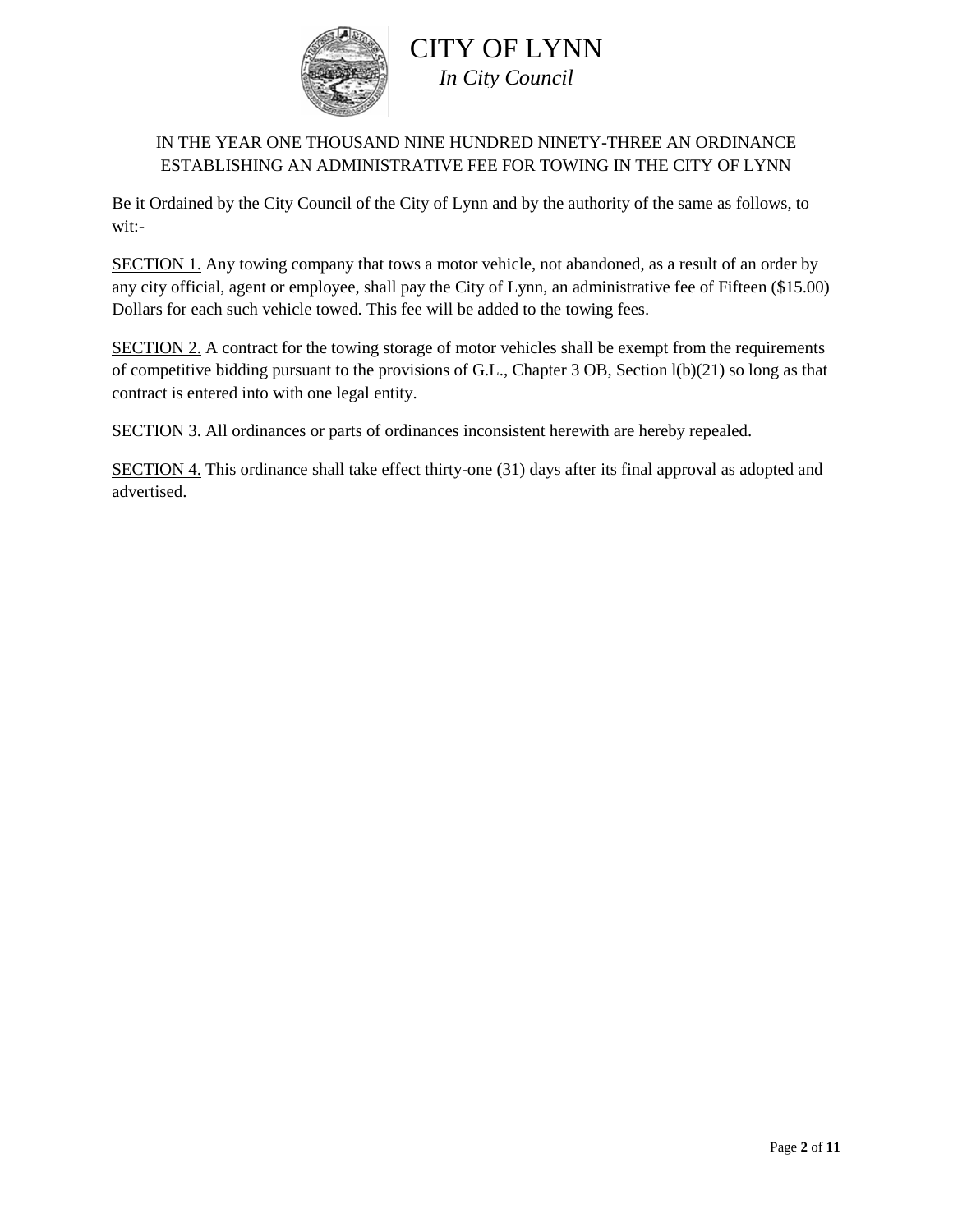

March 23, 1993

# IN THE YEAR ONE THOUSAND NINE HUNDRED NINETY-THREE AN ORDINANCE AMENDING THE ORDINANCE RELATIVE TO TOWING AND PARKING IN THE CITY OF LYNN

Be it ordained by the City Council of the City of Lynn and by the authority of the same as follows, to wit:-

SECTION 1. The ordinance relative to Towing and Parking in the City of Lynn, as heretofore amended, is hereby further amended to include under the existing Section I subsection 10, the following:

(e) During a period of snow emergency, no vehicle will be towed from a City of Lynn Street unless directed by the Police Chief or D.P.W. Commissioner or their designee. Further, that prior to any vehicle being towed that a verbal warning by the Police or D.P.W. be issued by loud speaker, advising residents that their vehicle is about to be towed.

SECTION 2. All ordinances or parts of ordinances inconsistent herewith are hereby repealed.

SECTION 3. This ordinance shall take effect thirty-one (31) days after its final approval as adopted and advertised.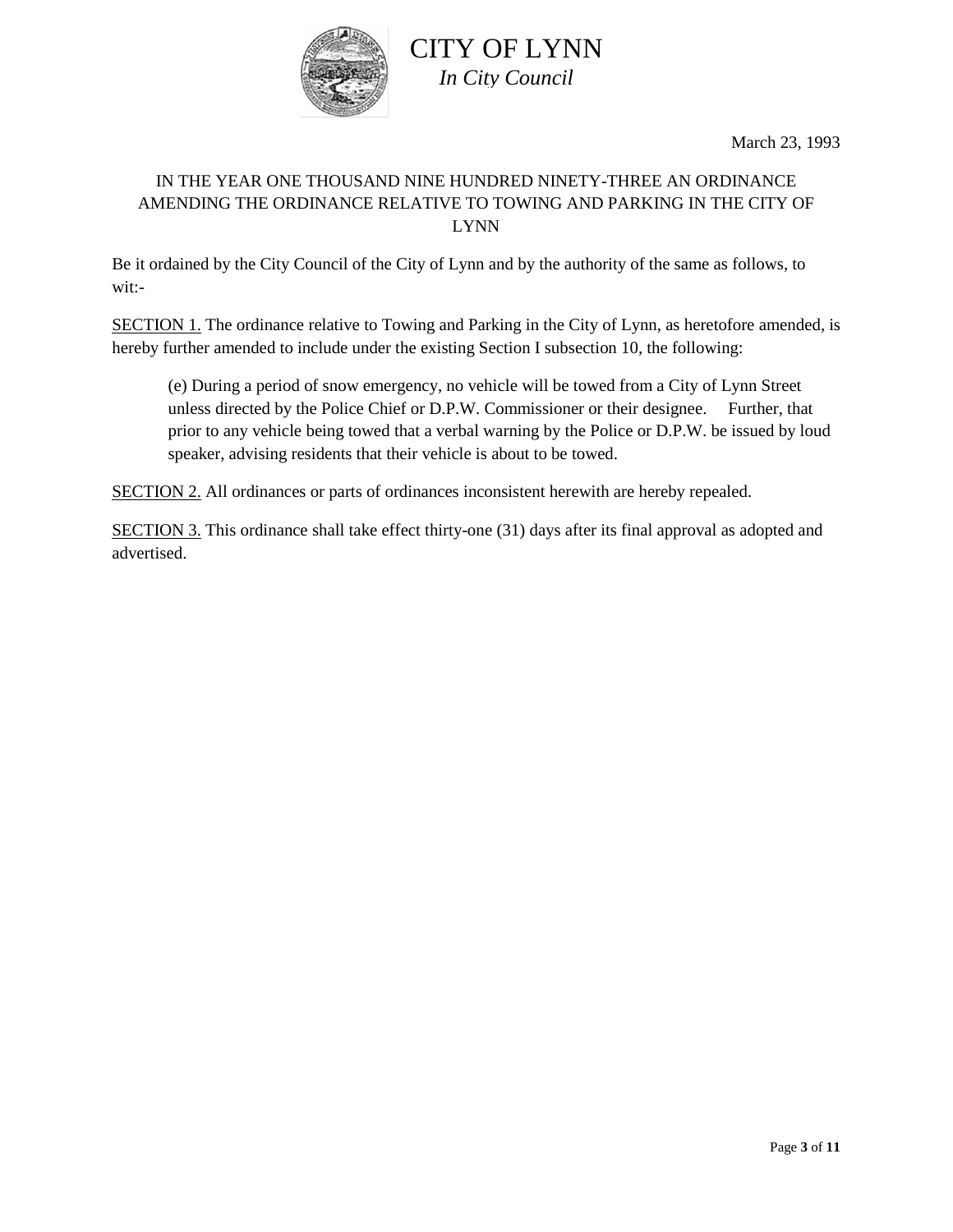

April 8, 1986

### IN THE YEAR ONE THOUSAND NINE HUNDRED EIGHTY-SIX AN ORDINANCE AMENDING THE ORDINANCE RELATIVE TO TOWING AND PARKING IN THE CITY OF LYNN

Be it Ordained by the City Council of the City of Lynn and by the authority of the same as follows, to wit:-

SECTION 1. The ordinance establishing an ordinance relative to towing and parking in the City of Lynn as heretofore amended is hereby further amended by providing as follows:

Section 5, Subsection (i) shall be amended by deleting the present Subsection (1): and inserting the following new Subsection (i).

1. Upon any public way between the hours of 10:00 p.m. and 6:00 aim. Any commercial vehicle parked, which is one ton or over.

Section 7 shall be amended by deleting the words"...standing for more that seventy-two (72) hours for the following reasons:" and inserting after the word determined, the following new words "to be:".

SECTION 2. The ordinance amending the ordinance relative to towing and parking in the City of Lynn shall be further amended by adding the following new Section 13.

Section 13.Any vehicle will not be released by the towing company until receiving written authorization from the Lynn Parking Department. The Lynn Police Department will have the discretion to release vehicles should the Parking Department be closed.

SECTION 3. All ordinances or parts of ordinances inconsistent herewith are hereby repealed.

SECTION 4. This ordinance shall take effect thirty-one (31) days after its final approval as adopted and advertised.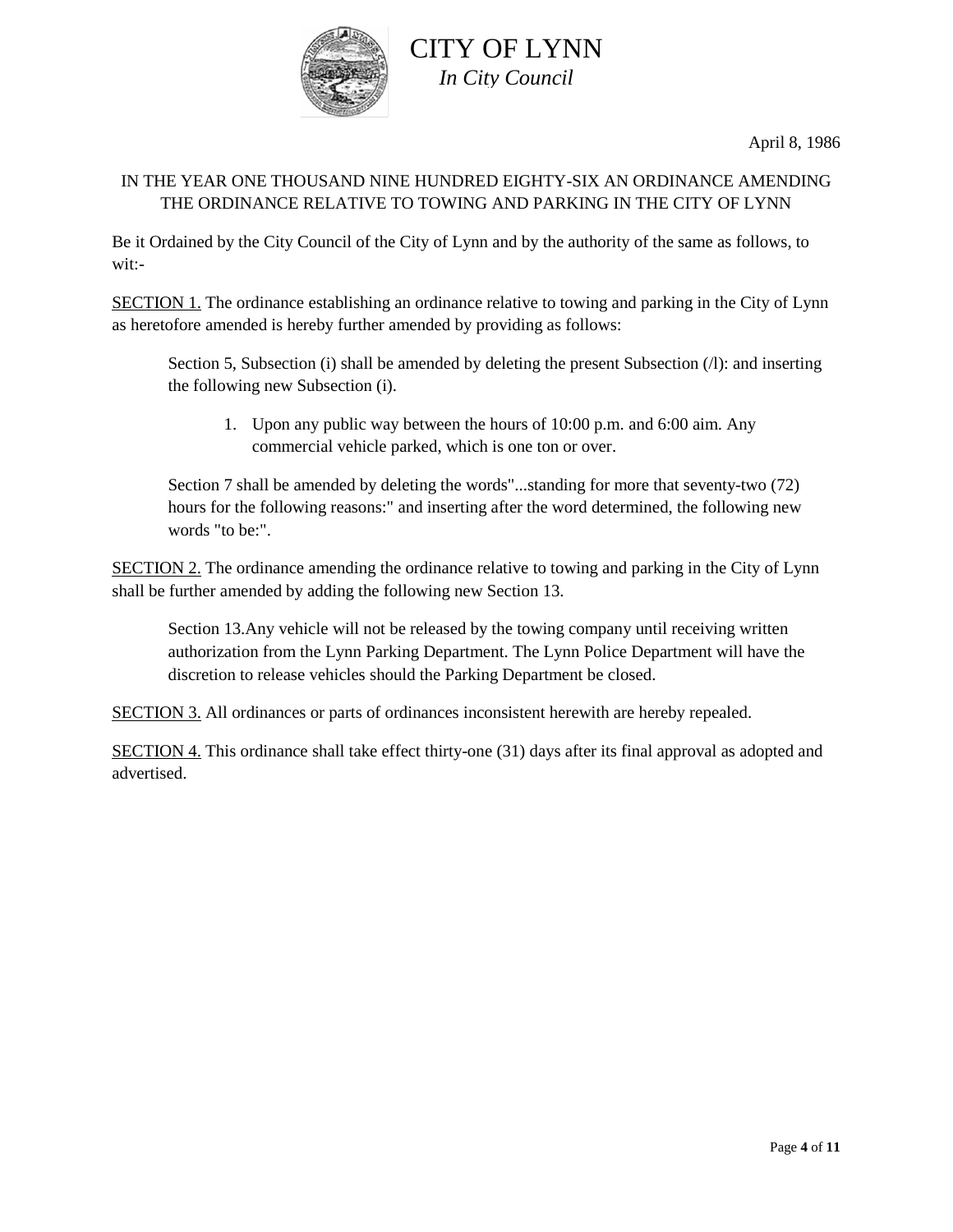

July 10, 1984

## IN THE YEAR ONE THOUSAND NINE HUNDRED EIGHTY-FOUR AN ORDINANCE AMENDING AN ORDINANCE RELATIVE TO TOWING AND PARKING IN THE CITY OF LYNN

Be it Ordained by the City Council of the City of Lynn and by the authority of the same as follows, to wit:-

SECTION 1. An ordinance establishing an ordinance relative to towing and parking in the City of Lynn is hereby further amended and said ordinance shall provide as follows:

- 1. Any vehicle parked or standing in such manner, or in such areas as are hereinafter described on any way under the control of the City of Lynn shall be removed at owner's expense in accordance with this Ordinance.
- 2. AUTHORIZATION OF POLICE AND OR PUBLIC AUTHORITY

The moving or towing of any vehicle under the provisions of this section shall be by and at the direction of the Chief of Police or such officer (s) of the rank of Sergeant or higher as he may from time to time designate or public authority or an officer assigned by the City Council to enforce ordinance in City of Lynn or Parking Director.

- 3. FEES. The City Council of the City of Lynn hereby imposes upon the owner of any vehicle moved or towed to a convenient place under the provisions of this section, the following fees:
	- a. Towing charge per vehicle rates as certified under General Laws, Chapter 159 A & B shall apply.
	- b. Snow removal & storage charge per vehicle rates as certified under General Laws, Chapter 159 A & B shall apply.

## 4. LIABILITY FOR DAMAGE DURING REMOVAL OR STORAGE

The contractor shall be liable to the owner for any damage arising out of negligence caused to a vehicle in the course of removal and storage.

### 5. GENERAL PROHIBITION TOWING ZONES

No person shall stand or park or allow, permit or suffer any vehicle registered in his name to stand or park in any of the following places. Vehicles found in violation of the provisions of this section, except those specifically exempt by law, shall be removed to a convenient place under the direction of any officer of the Police Department or Parking Director and the owner of the vehicle so removed or towed away shall be liable to the cost of such removal and storage, if any, as set forth in Paragraph 3 of this Ordinance. The owner of any vehicle removed or towed away under the provisions of this section shall also be subject to the penalties provided in Chapter 90, Section 20A of the General Laws (Ter. Ed.).

- 1. Not criminal offense;
- 2. First offense no fee but appearance; Second, Third, Fourth, Fifth, Sixth and subsequent \$15.00;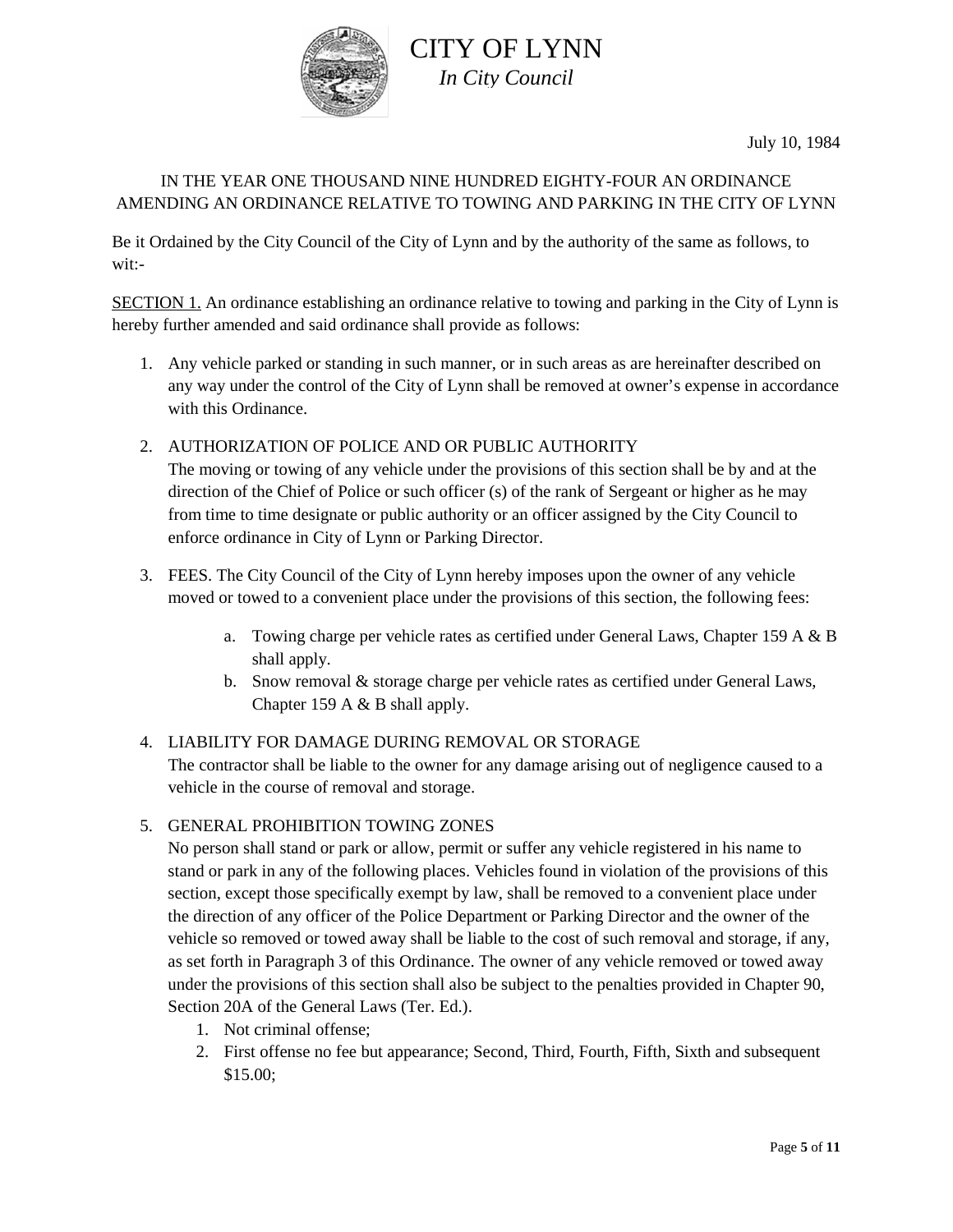

- 3. If failure to appear or if fine unpaid then summons to appear Twenty- One (21) days if failure to appear then arrest and license revoked.
	- a. Upon any way in such manner as to impede the removal or plowing of snow or ice and sweeping of streets after public notice except vehicles parked in accordance with approved regulations governing All Night Parking
	- b. Upon any sidewalk
	- c. Upon any way within Twenty (20) Feet of an intersecting way, except alleys
	- d. Upon any crosswalk
	- e. Upon a way with Ten (10) Feet of a fire hydrant
	- f. On the roadway side or any vehicle stopped or parked at the edge or curb of the way (Double Parked)
	- g. In front of a public or private driveway
	- h. Upon any way where the parking of a vehicle will not leave a clear and unobstructed lane at least ten (10) feet wide for passing traffic
	- i. Upon any public way between the hours of 10:00 p.m. and 6:00 a.m. any commercial vehicle parked, which is one ton or over, (amended - 4/8/86)
	- j. Vehicle parked in the opposite direction of on-coming traffic
	- k. Cars parked on watershed land without proper identification
	- l. Vehicle parked in designated tow zones as established by ordinance

### 6. IMMEDIATE REMOVAL OF ABANDONED VEHICLE FROM PUBLIC PROPERTY OR PUBLICWAYS

Registered or unregistered motor vehicles shall be removed immediately at owner's expense from any public property or public way for the following reasons:

- a. No license plates attached to vehicle
- b. No valid inspection sticker
- c. Car obviously cannot be moved because of flat tires or being determined as unsafe vehicle that is lack of proper illuminating devices such as headlights or taillights, broken windshield, vehicles found standing on blocks, jacks, etc.
- d. Vehicle being repaired or serviced (changing oil, etc.) on any public way
- e. Stolen vehicles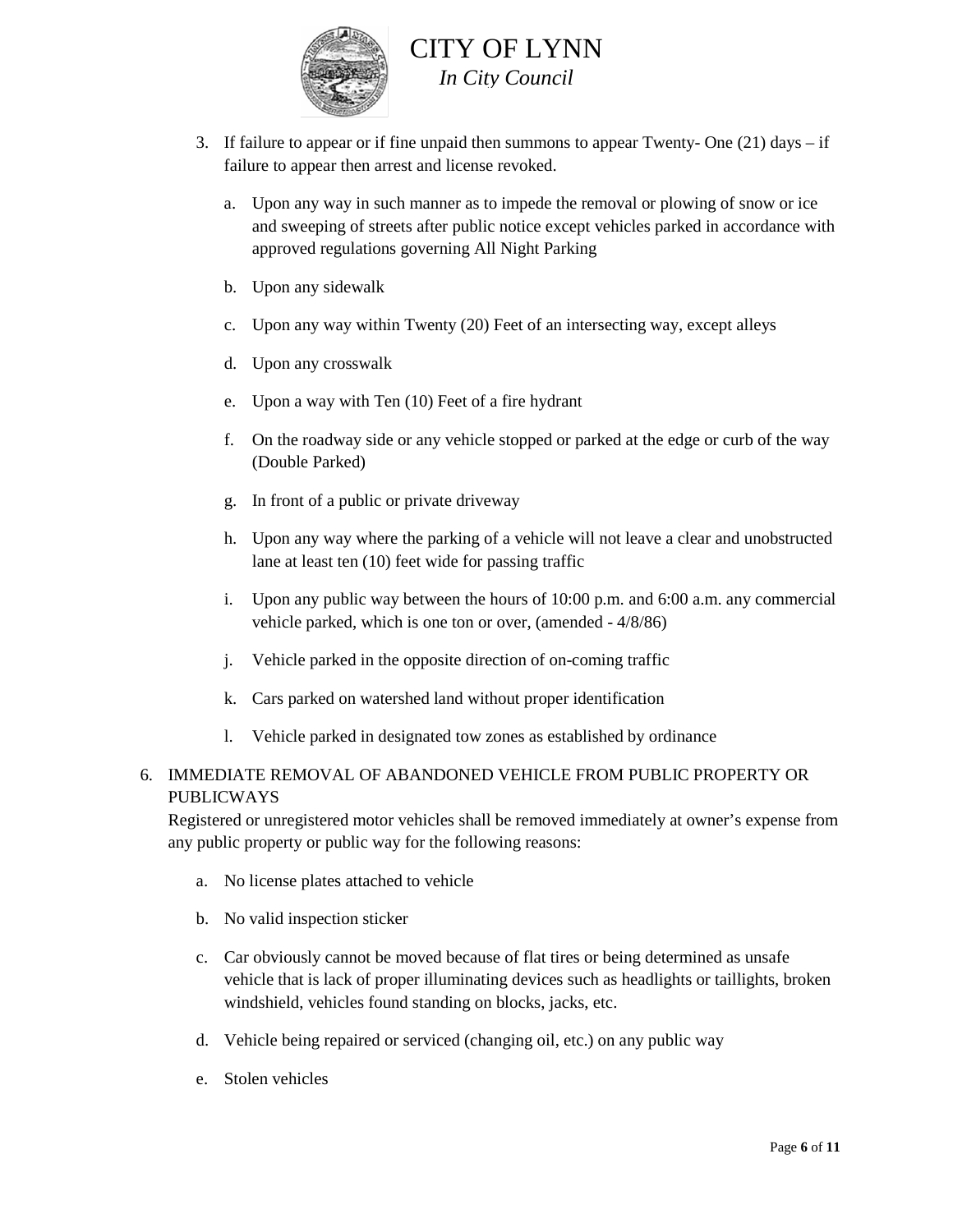

f. Invalid (outdated) sticker on License Plates.

## 7. ABANDONMENT OF MOTOR VEHICLE ON PUBLIC'OR PRIVATE WAYS

No person shall abandon a registered motor vehicle upon any public or private way or upon any property other than his own without the permission of the owner or lessee of said property. An Officer of-the Police Department or Parking Director during the normal performance of his duties shall have removed from a Public or Private Way or Private Property any motor vehicle at owners expense which has been determined standing for more than severity-two (72) hours for the following reasons:

- a. Illegally parked (Ticketed by Police or Meter (laid)
- b. Obstructing a sidewalk for the flow of pedestrian traffic
- c. Unauthorized vehicle on city owned property
- d. Trailers, Campers, and Boats & Trailers
- e. Any vehicle snowbound on public way
- 8. Fines for violations as set forth in sub-sections 6 and 7 shall be \$25.00 per offense

### 9. ESTABLISHING TOWING RULES

Except when an emergency exists the Police Department shall establish a list of qualified towing companies and rotate that list when possible.

- 10. EMERGENCY TOWING Any Police Officer during the normal performance of his duties, shall have removed at owners expense from a Public or Private Way or Private Property, without the consent of the owner, immediately, any motor vehicle for the following reasons:
	- a. Vehicle involved in a crime
	- b. Vehicle obstructing where it creates a problem for proper protection of life and limb. (Such as Rescue Unit, Fire Apparatus, Ambulance or any such emergency vehicle.)
	- c. Vehicle suspected of being used in transportation of stolen articles or illegal articles\*
	- d. Any vehicle determined to be a potential hazard parked on public or private property within six (6) feet of building
- 11. Towing vehicles during the performance of Public Authority Work is considered to be Emergency Vehicles

### 12. POLICE TO KEEP RECORD OF TOWED VEHICLES

The Police Department shall keep a record of all such vehicles towed or removed under the provisions of this ordinance." Such record shall be retained for one (1) year and shall contain the foil owing information: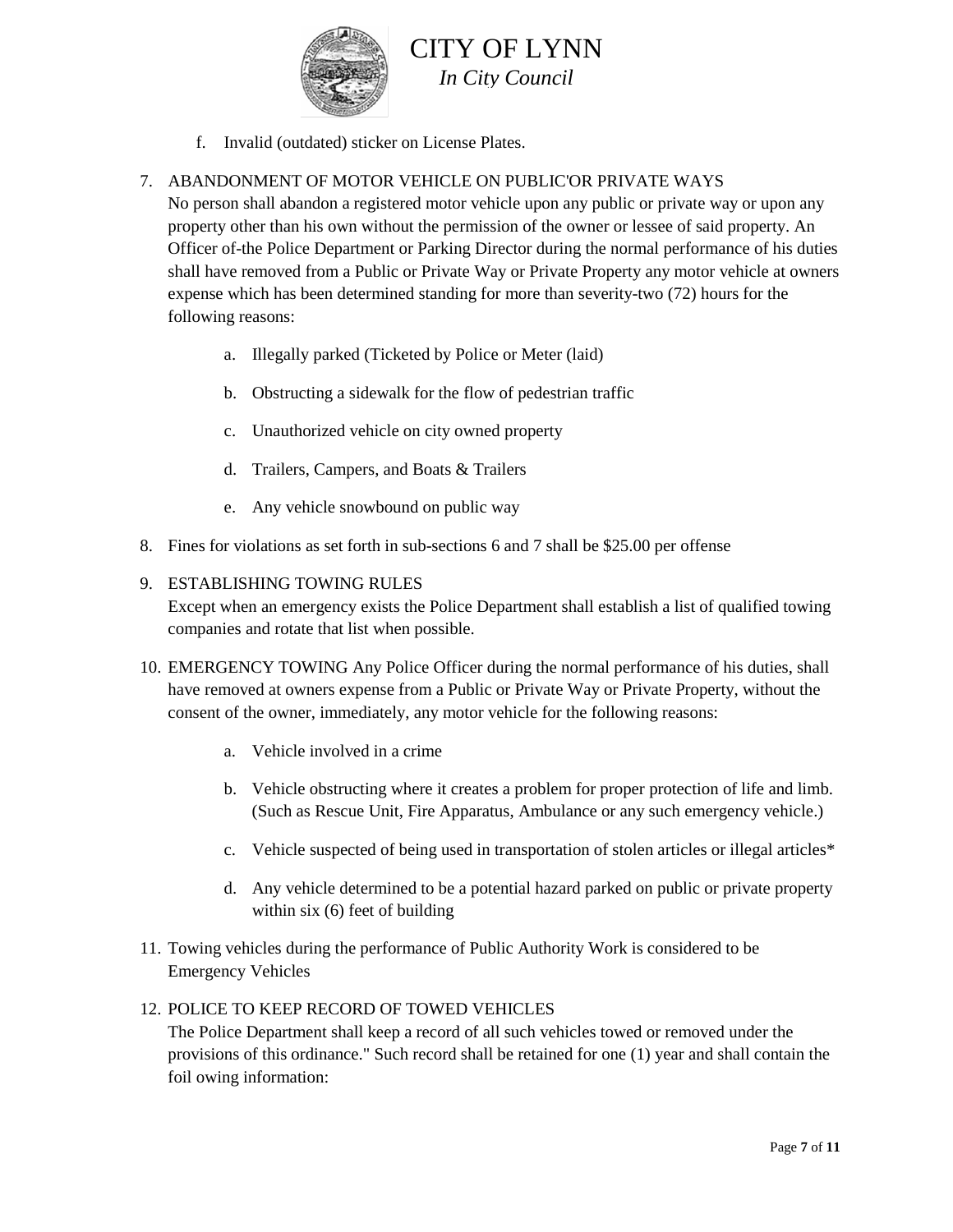

- a. The registration of the vehicle
- b. The location from which it was towed, and time and date of tow order
- c. The location to which it was moved
- d. The fee charge for towing
- e. Name of Towing Contractor, if any
- f. Name and Rank of Officer who authorized towing.

SECTION 2. All ordinances or parts of ordinances inconsistent herewith are hereby repealed.

SECTION 3. This ordinance shall take effect thirty-one (31) days after its final approval as adopted and advertised.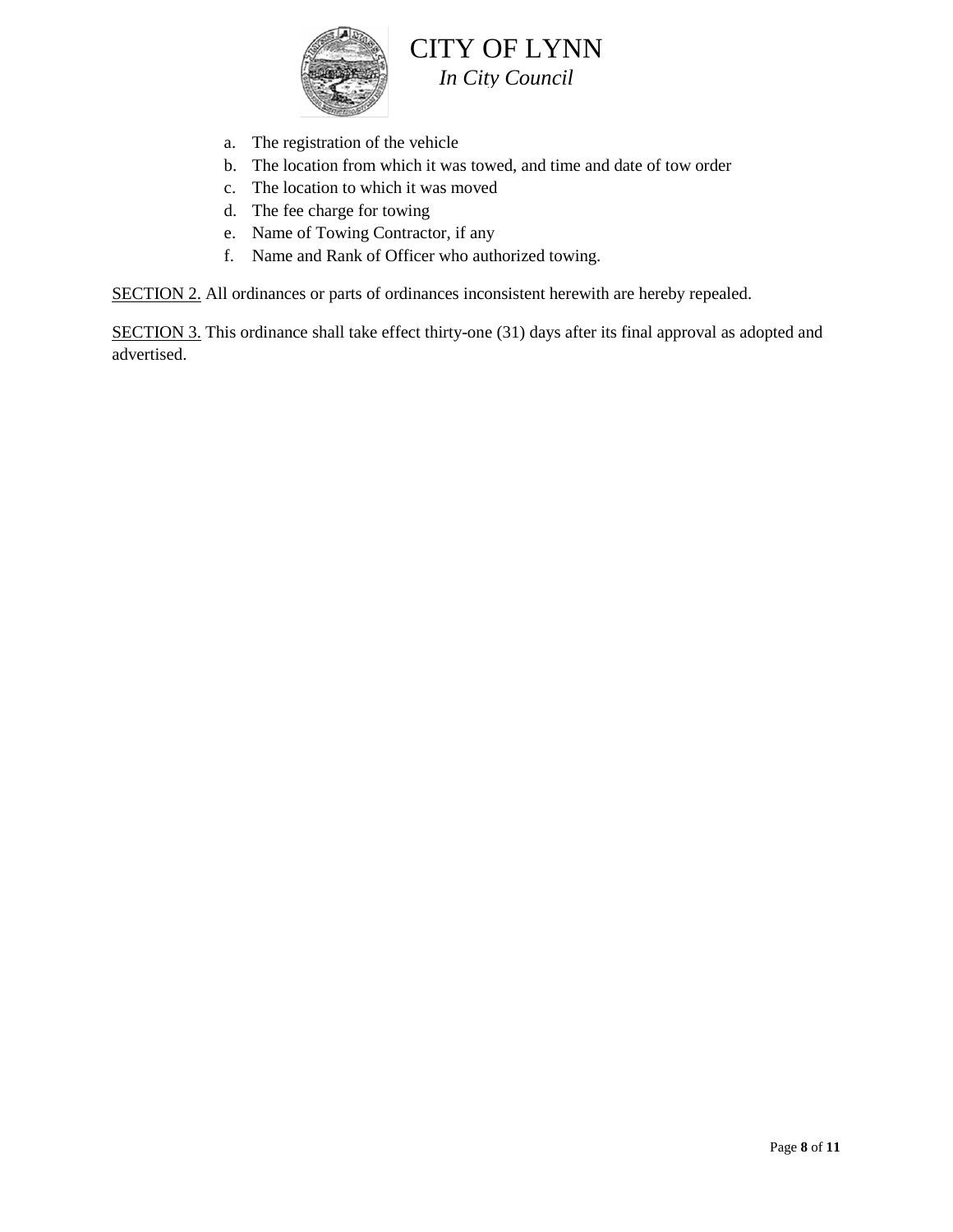

May 19, 1981

# IN THE YEAR ONE THOUSAND NINE HUNDRED EIGHTY-ONE AN ORDINANCE ESTABLISHING AN ORDINANCE RELATIVE TO TOWING AND PARKING IN THE CITY OP LYNN

Be it Ordained by the City Council of the City of Lynn and by the authority of the same as follows, to wit:-

SECTION 1. An Ordinance relative to Towing and Parking in the City of Lynn is hereby established and said Ordinance shall provide as follows:

- 1. Any vehicle parked or standing in such manner, or in such areas as are hereinafter described on any way under the control of the City of Lynn may be removed in accordance with this Ordinance
- 2. AUTHORIZATION OP POLICE OR DEPARTMENT OP PUBLIC WORKS The moving or towing of any vehicle under the! Provisions of this section shall be by and at the direction of the \* Chief of Police or such officer (s) of the rank of Sergeant or higher as he may from time to time designate or the Commissioner of the Department of Public Works or his designee.
- 3. FEES

The City Council of the City of Lynn hereby imposes upon the owner of any vehicle moved or towed to a convenient place under the provisions of this section, the following fees:

- a. Removal or Towing Fee Not to exceed Twenty-Five Dollars (\$25.00). This fee shall include the first twenty-four (24) hour storage period.
- b. Storage Fees not to exceed Twenty-Five Cents (25 cents) per hour after the initial Twenty- Pour (24) hour period
- c. Labor not to exceed \$8.00

### 4. LIABILITY FOR DAMAGE DURING REMOVAL OR STORAGE

The contractor shall be liable to the owner for any damage arising out of negligence caused to a vehicle in the course of removal and storage

### 5. GENERAL PROHIBITION TOWING ZONES

No person shall stand or park or allow, permit or suffer any vehicle registered in his name to stand or park in any of the following places. Vehicles found in violation of the provisions of this section, except those specifically exempt by law, shall be removed to a convenient place under the direction of an officer of the Police Department and the owner of the vehicle so removed or towed away shall be liable to the cost of such removal and storage, if any, as set forth in Paragraph 3 of this Ordinance. The owner of any vehicle removed or towed away under the provisions of this section shall also be subject to the penalties provided in Chapter 90, Section 20A of the General Laws (Ter. Ed.).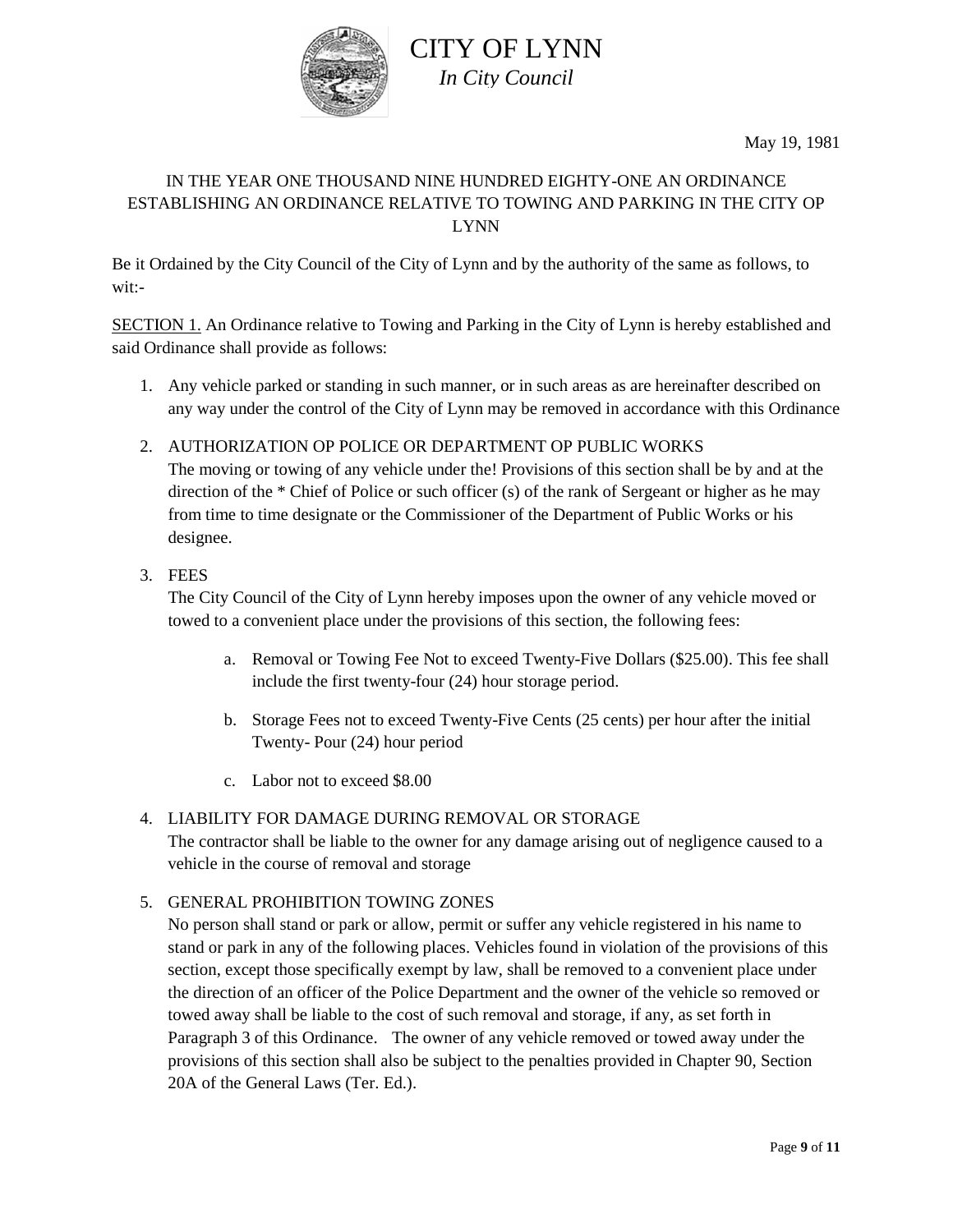

- 1. Not criminal offense;
- 2. First offense no fee but appearance; Second, Third, Fourth, Fifth, Sixth and subsequent \$2.00;
- 3. If failure to appear or if fine unpaid then summons to appear Twenty-One (21) days if failure to appear then arrest and license revoked
	- i. Upon any way in such manner as to impede the removal or plowing of snow or ice except vehicles parked in accordance with approved regulations governing All Night Parking
	- ii. Upon any sidewalk
	- iii. Upon any way within Twenty (20) Feet of an intersecting way, except alleys
	- iv. Upon any crosswalk
	- v. Upon a way with Ten (10) Feet of a fire hydrants
	- vi. On the roadway side of any vehicle stopped or parked at the edge or curb of the way
	- vii. In front of a public or private driveway
	- viii. Upon any way where the parking of a vehicle will not leave a clear and unobstructed lane at least ten (10) feet wide for passing traffic\*
	- ix. Upon any public way between the hours of 10:00 p.m. and 6:00 a.m. any commercial vehicle parked
	- x. Vehicle parked in the opposite direction of on-coming traffic

#### 6. ABANDONMENT OF MOTOR VEHICLE ON PUBLIC OR PRIVATE WAYS

No person shall abandon a motor vehicle registered or unregistered, upon any public or private way or upon any property other than his own without the permission of the owner or lessee of said property. An Officer of the Police Department during the normal performance of his duties shall have removed from a Public or Private Way or Private Property any Motor Vehicle which has been determined standing for more than seventy-two (72) hours for the following reasons:

- a. Illegally parked
- b. Unregistered or uninsured
- c. No license plates attached to vehicle
- d. Vehicle cannot be moved under its own power
- e. Obstructing a sidewalk for the flow of pedestrian traffic